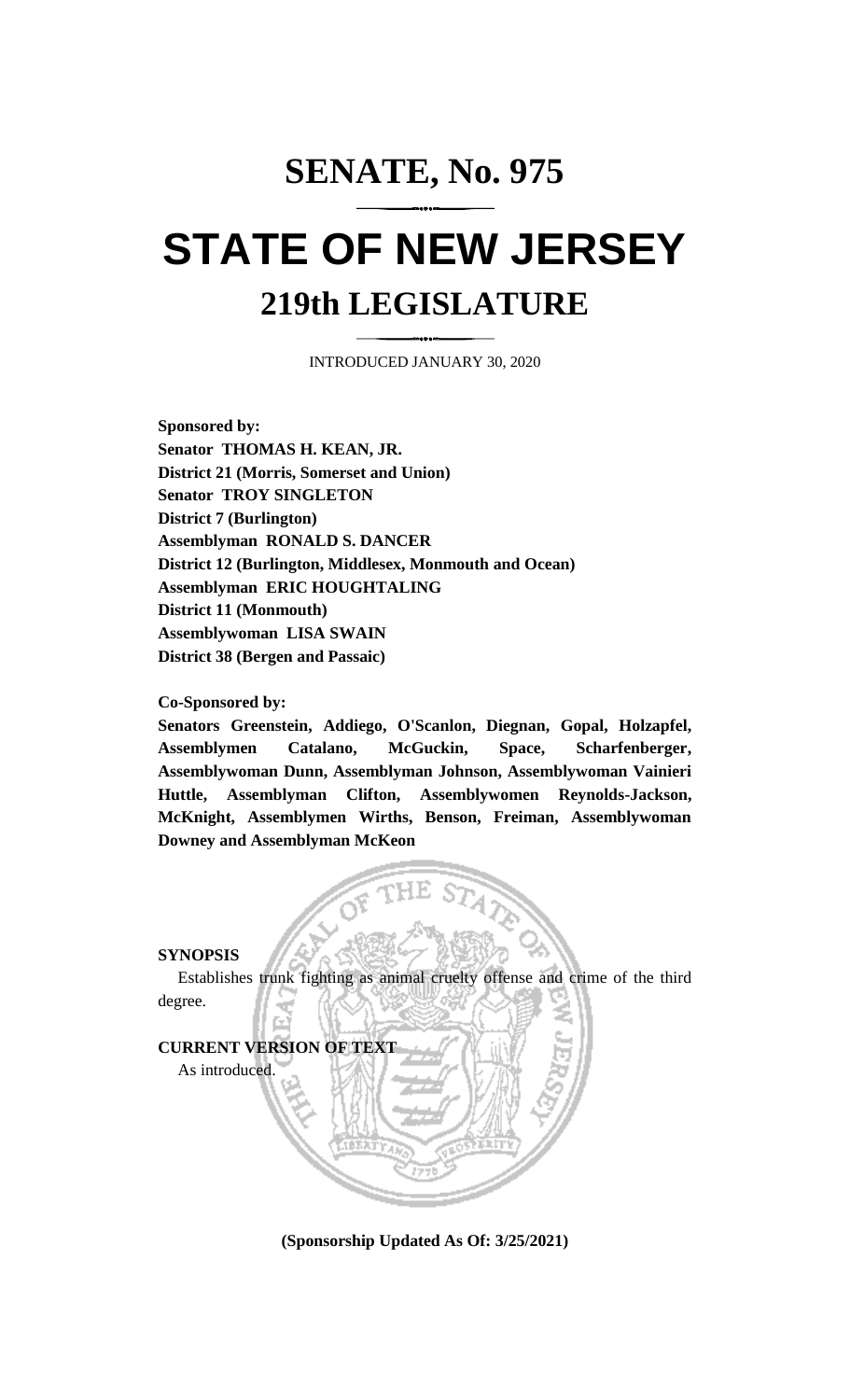**AN ACT** concerning animal cruelty and animal fighting, and amending and supplementing chapter 22 of Title 4 of the Revised Statutes.

 **BE IT ENACTED** *by the Senate and General Assembly of the State of New Jersey:*

 1. (New section) a. In addition to the provisions of R.S.4:22- 24, it shall be unlawful to engage in, facilitate, or provide the means to engage in, trunk fighting. For the purposes of this section, "trunk fighting" means the practice of enclosing two or more animals in the trunk or any part of a motor vehicle for the purpose of the animals attacking each other, and possibly fighting until one or more of the animals are dead.

 b. A violation of subsection a. of this section shall be a crime of the third degree.

2. R.S.4:22-26 is amended to read as follows:

4:22-26. A person who shall:

 a. (1) Overdrive, overload, drive when overloaded, overwork, abuse, or needlessly kill a living animal or creature, or cause or procure, by any direct or indirect means, including but not limited to through the use of another living animal or creature, any such acts to be done;

 (2) Torment, torture, maim, hang, poison, unnecessarily or cruelly beat, cruelly abuse, or needlessly mutilate a living animal or creature, or cause or procure, by any direct or indirect means, including but not limited to through the use of another living animal or creature, any such acts to be done;

 (3) Cause the death of, or serious bodily injury to, a living animal or creature from commission of any act described in paragraph (2), (4), or (5) of this subsection, by any direct or indirect means, including but not limited to through the use of another living animal or creature, or otherwise cause or procure any such acts to be done;

 (4) Fail, as the owner or a person otherwise charged with the care of a living animal or creature, to provide the living animal or creature with necessary care, or otherwise cause or procure such an act to be done; or

 (5) Cause bodily injury to a living animal or creature from commission of the act described in paragraph (4) of this subsection;

b. (Deleted by amendment, P.L.2003, c.232)

 c. Inflict unnecessary cruelty upon a living animal or creature, by any direct or indirect means, including but not limited to through the use of another living animal or creature; or leave the living

**EXPLANATION – Matter enclosed in bold-faced brackets [thus] in the above bill is not enacted and is intended to be omitted in the law.**

Matter underlined <u>thus</u> is new matter.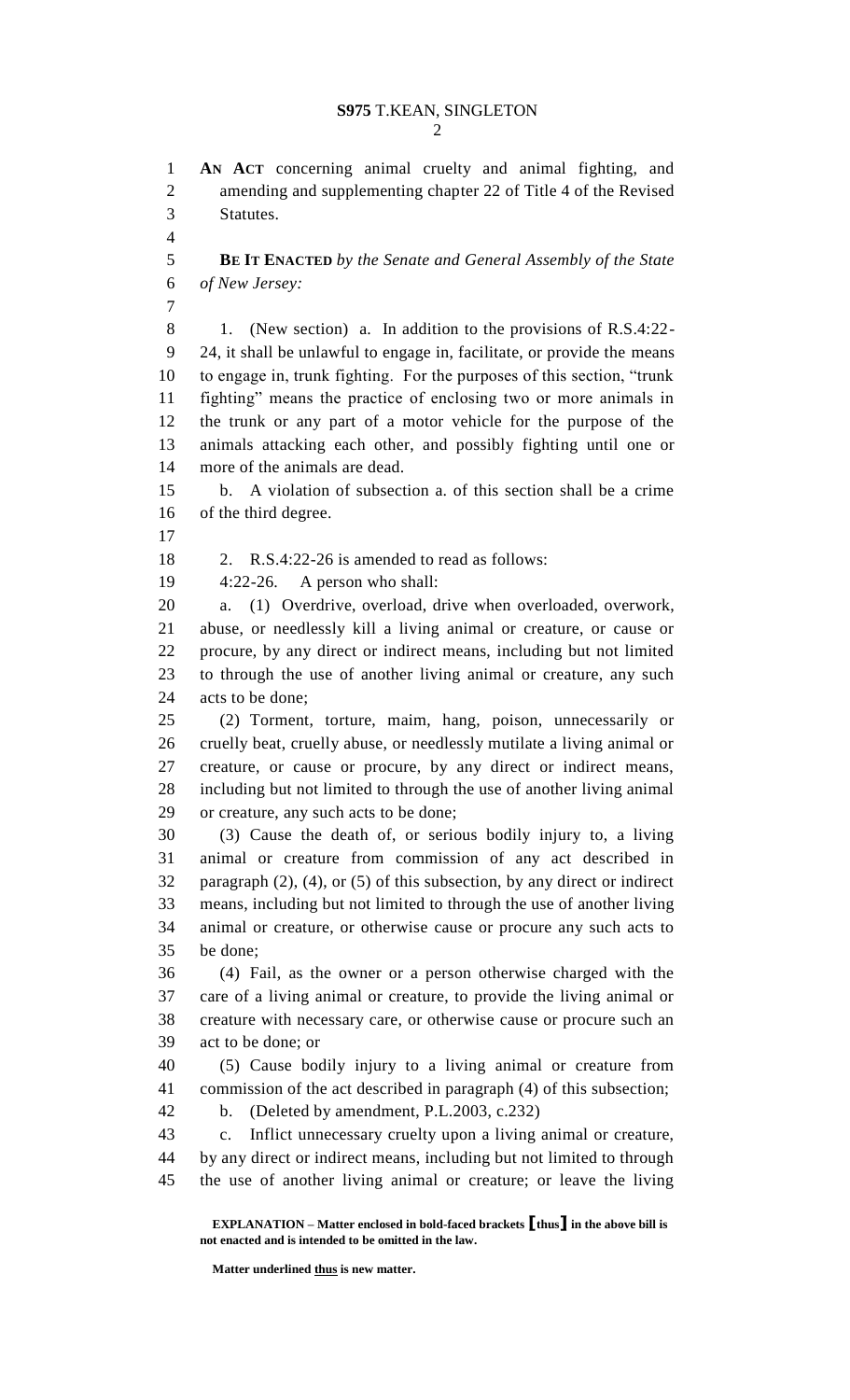animal or creature unattended in a vehicle under inhumane conditions adverse to the health or welfare of the living animal or creature;

 d. Receive or offer for sale a horse that is suffering from abuse or neglect, or which by reason of disability, disease, abuse or lameness, or any other cause, could not be worked, ridden or otherwise used for show, exhibition or recreational purposes, or kept as a domestic pet without violating the provisions of article 2 of chapter 22 of Title 4 of the Revised Statutes;

 e. Keep, use, be connected with or interested in the management of, or receive money or other consideration for the admission of a person to, a place kept or used for the purpose of fighting or baiting a living animal or creature;

 f. Be present and witness, pay admission to, encourage, aid or assist in an activity enumerated in subsection e. of this section;

 g. Permit **[**or suffer**]** a person's place owned or controlled by the person to be used as provided in subsection e. of this section;

 h. Carry, or cause to be carried, a living animal or creature in or upon a vehicle or otherwise, in a cruel or inhumane manner;

 i. Use a dog or dogs for the purpose of drawing or helping to draw a vehicle for business purposes;

22 j. Impound or confine or cause to be impounded or confined in a pound or other place a living animal or creature, and shall fail to supply the living animal or creature during such confinement with a sufficient quantity of good and wholesome food and water;

 k. Abandon a maimed, sick, infirm or disabled animal or creature to die in a public place;

28 l. Willfully sell, or offer to sell, use, expose, or cause or permit to be sold or offered for sale, used or exposed, a horse or other animal having the disease known as glanders or farcy, or other contagious or infectious disease dangerous to the health or life of human beings or animals, or who shall, when any such disease is beyond recovery, refuse, upon demand, to deprive the animal of life;

 m. Own, operate, manage or conduct a roadside stand or market for the sale of merchandise along a public street or highway; or a shopping mall, or a part of the premises thereof; and keep a living animal or creature confined, or allowed to roam in an area whether or not the area is enclosed, on these premises as an exhibit; except that this subsection shall not be applicable to: a pet shop licensed pursuant to P.L.1941, c.151 (C.4:19-15.1 et seq.); a person who keeps an animal, in a humane manner, for the purpose of the protection of the premises; or a recognized breeders' association, a 4-H club, an educational agricultural program, an equestrian team, a humane society or other similar charitable or nonprofit organization conducting an exhibition, show or performance;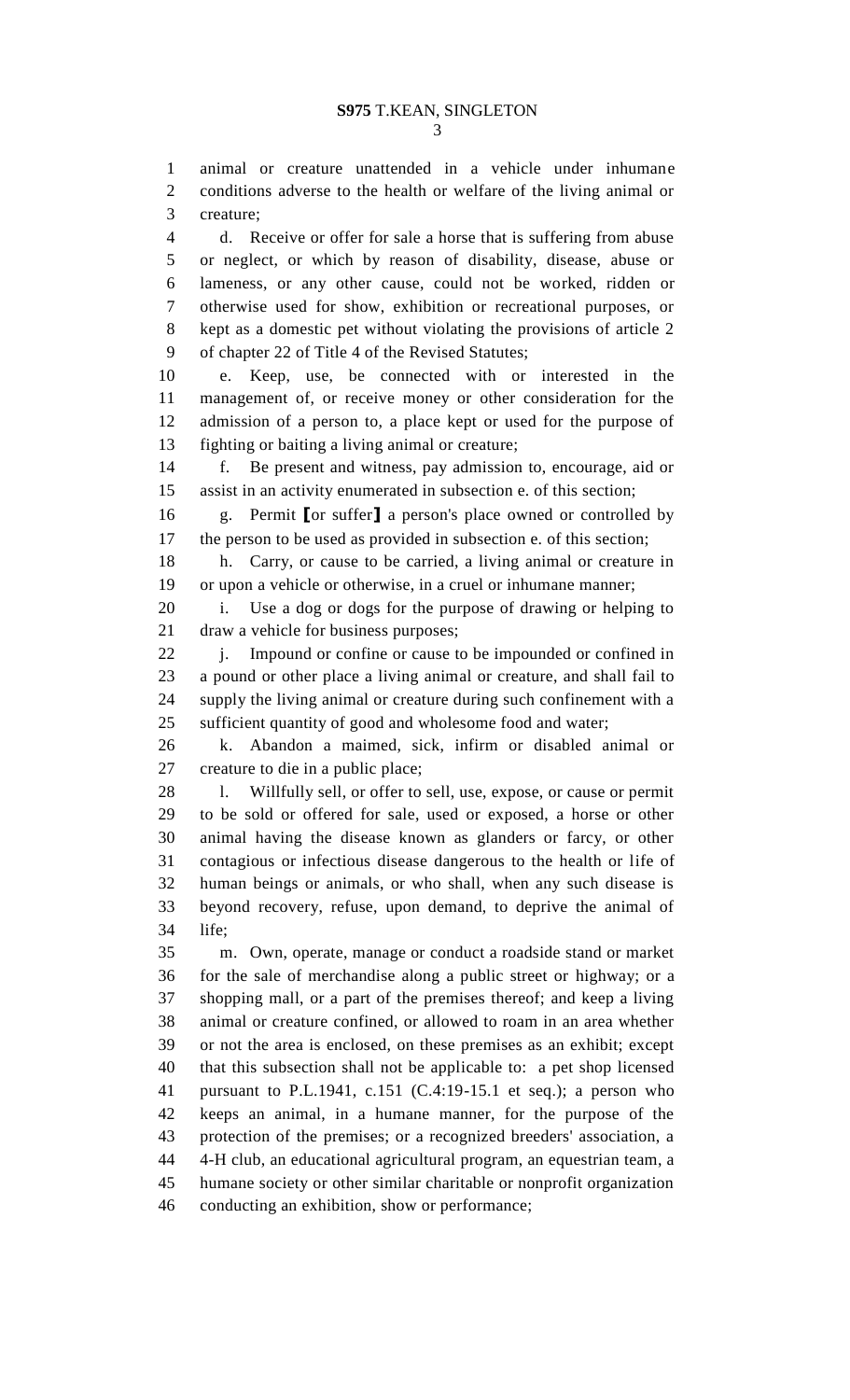n. Keep or exhibit a wild animal at a roadside stand or market located along a public street or highway of this State; a gasoline station; or a shopping mall, or a part of the premises thereof;

 o. Sell, offer for sale, barter or give away or display live baby chicks, ducklings or other fowl or rabbits, turtles or chameleons which have been dyed or artificially colored or otherwise treated so as to impart to them an artificial color;

 p. Use any animal, reptile, or fowl for the purpose of soliciting any alms, collections, contributions, subscriptions, donations, or payment of money except in connection with exhibitions, shows or performances conducted in a bona fide manner by recognized breeders' associations, 4-H clubs or other similar bona fide organizations;

 q. Sell or offer for sale, barter, or give away living rabbits, turtles, baby chicks, ducklings or other fowl under two months of age, for use as household or domestic pets;

 r. Sell, offer for sale, barter or give away living baby chicks, ducklings or other fowl, or rabbits, turtles or chameleons under two months of age for any purpose not prohibited by subsection q. of this section and who shall fail to provide proper facilities for the care of such animals;

 s. Artificially mark sheep or cattle, or cause them to be marked, by cropping or cutting off both ears, cropping or cutting either ear more than one inch from the tip end thereof, or half cropping or cutting both ears or either ear more than one inch from the tip end thereof, or who shall have or keep in the person's possession sheep or cattle, which the person claims to own, marked contrary to this subsection unless they were bought in market or of a stranger;

t. Abandon a domesticated animal;

 u. For amusement or gain, cause, allow, or permit the fighting or baiting of a living animal or creature; or engage in, facilitate, or provide the means to engage in, trunk fighting as defined in section 1 of P.L. , c. (C. ) (pending before the Legislature as this bill);

 v. Own, possess, keep, train, promote, purchase, or knowingly sell a living animal or creature for the purpose of fighting or baiting that animal or creature; or own, possess, buy, sell, transfer, or manufacture animal fighting paraphernalia as defined pursuant to R.S.4:22-24 for the purpose of engaging in or otherwise promoting or facilitating the fighting or baiting of a living animal or creature;

 w. Gamble on the outcome of a fight involving a living animal or creature;

 x. Knowingly sell or barter or offer for sale or barter, at wholesale or retail, the fur or hair of a domestic dog or cat or any product made in whole or in part from the fur or hair of a domestic dog or cat, unless such fur or hair for sale or barter is from a commercial grooming establishment or a veterinary office or clinic or is for use for scientific research;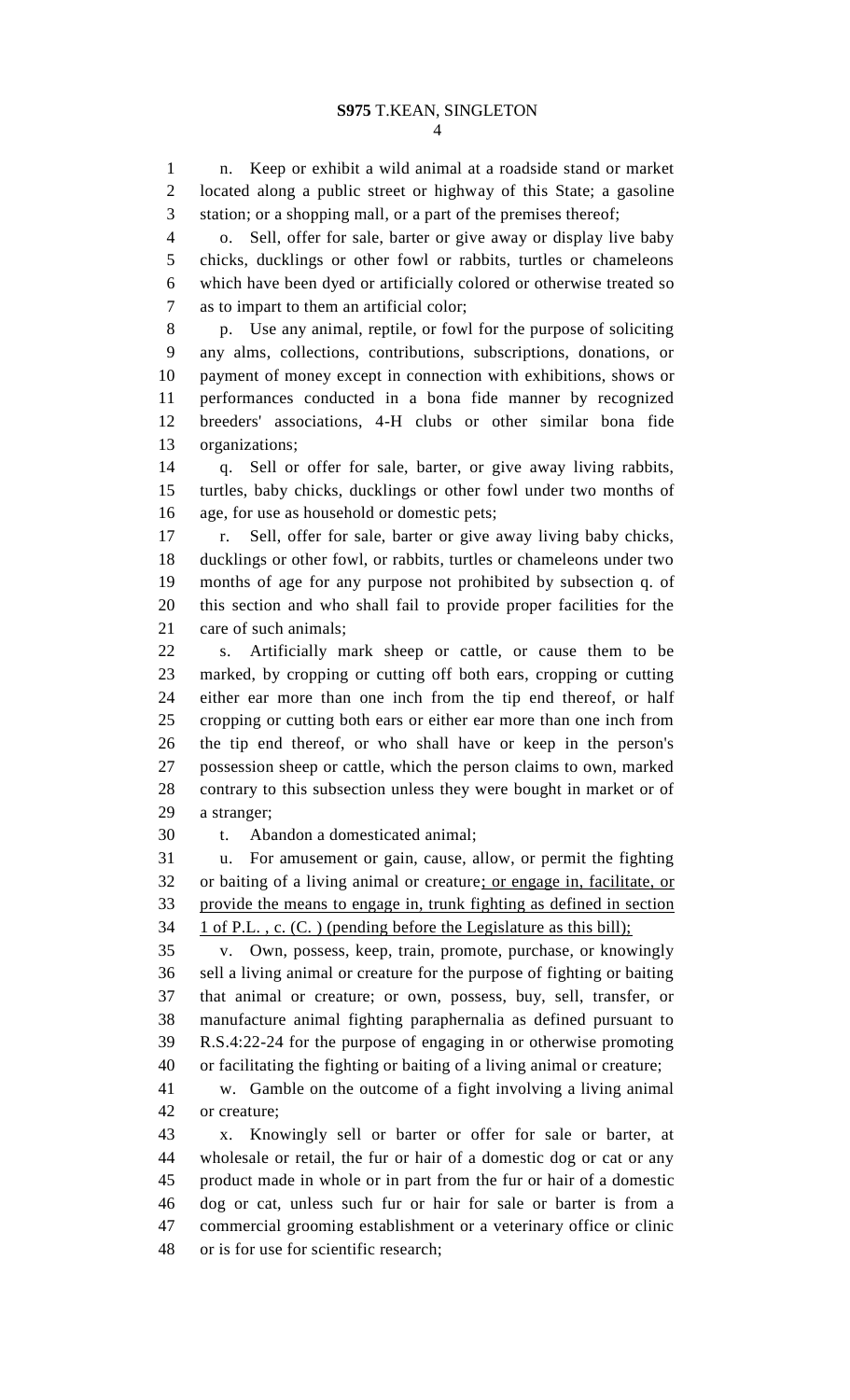y. (1) Knowingly sell or barter, or offer for sale or barter, at wholesale or retail, for human consumption, the flesh of a domestic dog or cat, or any product made in whole or in part from the flesh of a domestic dog or cat;

(2) Knowingly slaughter a horse for human consumption;

 (3) Knowingly sell or barter, or offer for sale or barter, at wholesale or retail, for human consumption, the flesh of a horse, or any product made in whole or in part from the flesh of a horse, or knowingly accept or publish newspaper advertising that includes the offering for sale, trade, or distribution of any such item for human consumption;

 (4) Knowingly transport a horse for the purpose of slaughter for human consumption;

 (5) Knowingly transport horsemeat, or any product made in whole or in part from the flesh of a horse, for the purpose of human consumption;

 z. Surgically debark or silence a dog in violation of section 1 or 2 of P.L.2002, c.102 (C.4:19-38 or C.4:19-39);

 aa. Use a live pigeon, fowl or other bird for the purpose of a target, or to be shot at either for amusement or as a test of skill in marksmanship, except that this subsection and subsections bb. and cc. shall not apply to the shooting of game;

 bb. Shoot at a bird used as described in subsection aa. of this section, or is a party to such shooting; or

 cc. Lease a building, room, field or premises, or knowingly permit the use thereof for the purposes of subsection aa. or bb. of this section ---

 Shall forfeit and pay a sum according to the following schedule, to be sued for and recovered, with costs, in a civil action by any person in the name of the municipality or county wherein the defendant resides or where the offense was committed:

 For a violation of subsection e., f., g., u., v., w., or z. of this section or of paragraph (3) of subsection a. of this section, or for a second or subsequent violation of paragraph (2) or (5) of subsection a. of this section, a sum of not less than \$3,000 nor more than \$5,000;

 For a violation of subsection l. of this section, for a first violation of paragraph (2) or (5) of subsection a. of this section a sum of not less than \$1,000 nor more than \$3,000;

 For a violation of paragraph (4) of subsection a. of this section, or subsection c. of this section, a sum of not less than \$500 nor more than \$2,000;

 For a violation of subsection x. or paragraph (1) of subsection y. of this section, a sum of not less than \$500 nor more than \$1,000 for each domestic dog or cat fur or fur or hair product or domestic dog or cat carcass or meat product sold, bartered, or offered for sale or barter;